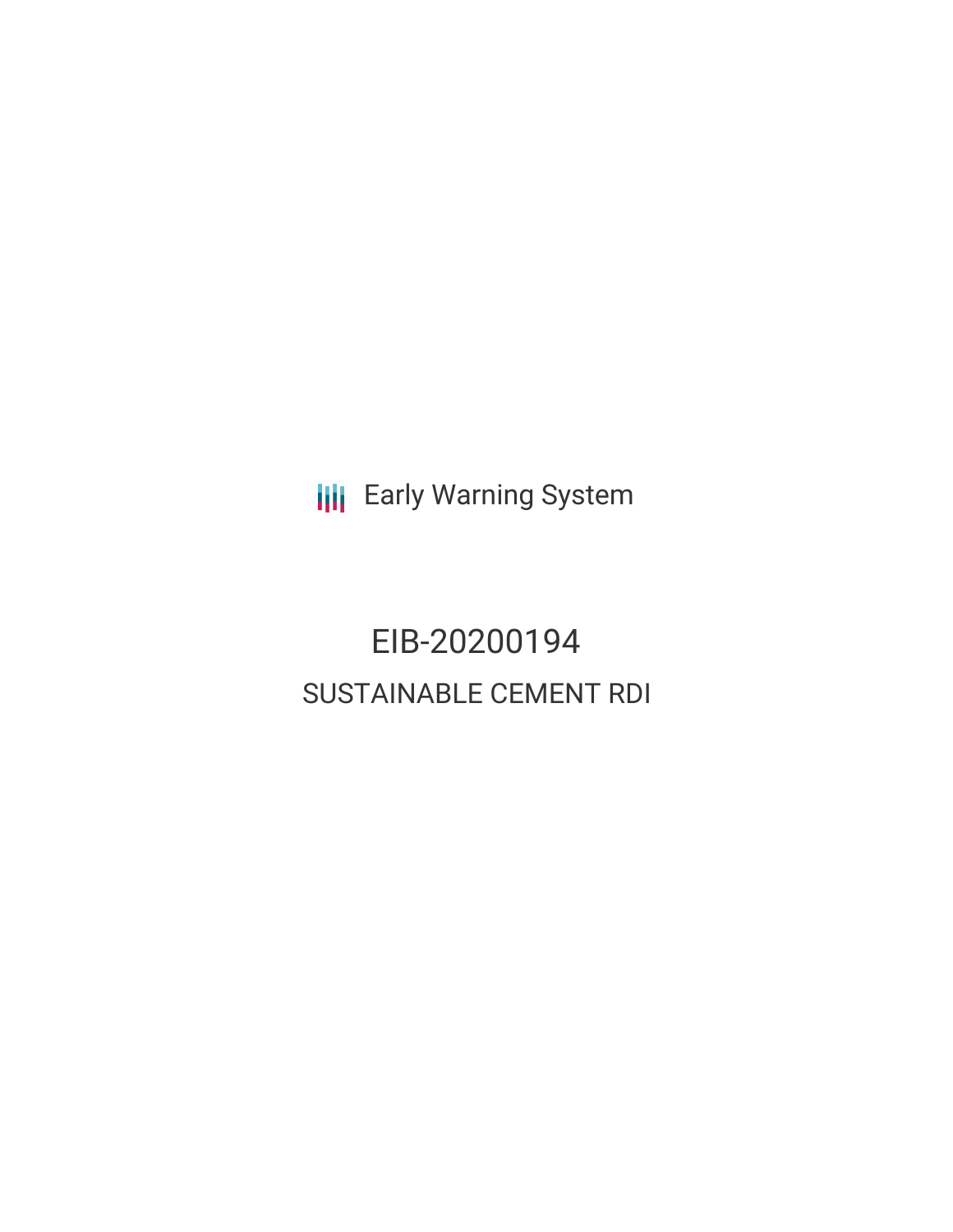## **Quick Facts**

| <b>Countries</b>               | France, Switzerland            |
|--------------------------------|--------------------------------|
| <b>Financial Institutions</b>  | European Investment Bank (EIB) |
| <b>Status</b>                  | Approved                       |
| <b>Bank Risk Rating</b>        | U                              |
| <b>Voting Date</b>             | 2020-09-17                     |
| <b>Sectors</b>                 | Industry and Trade             |
| <b>Investment Type(s)</b>      | Loan                           |
| <b>Investment Amount (USD)</b> | $$97.14$ million               |
| <b>Loan Amount (USD)</b>       | $$97.14$ million               |
| <b>Project Cost (USD)</b>      | \$197.84 million               |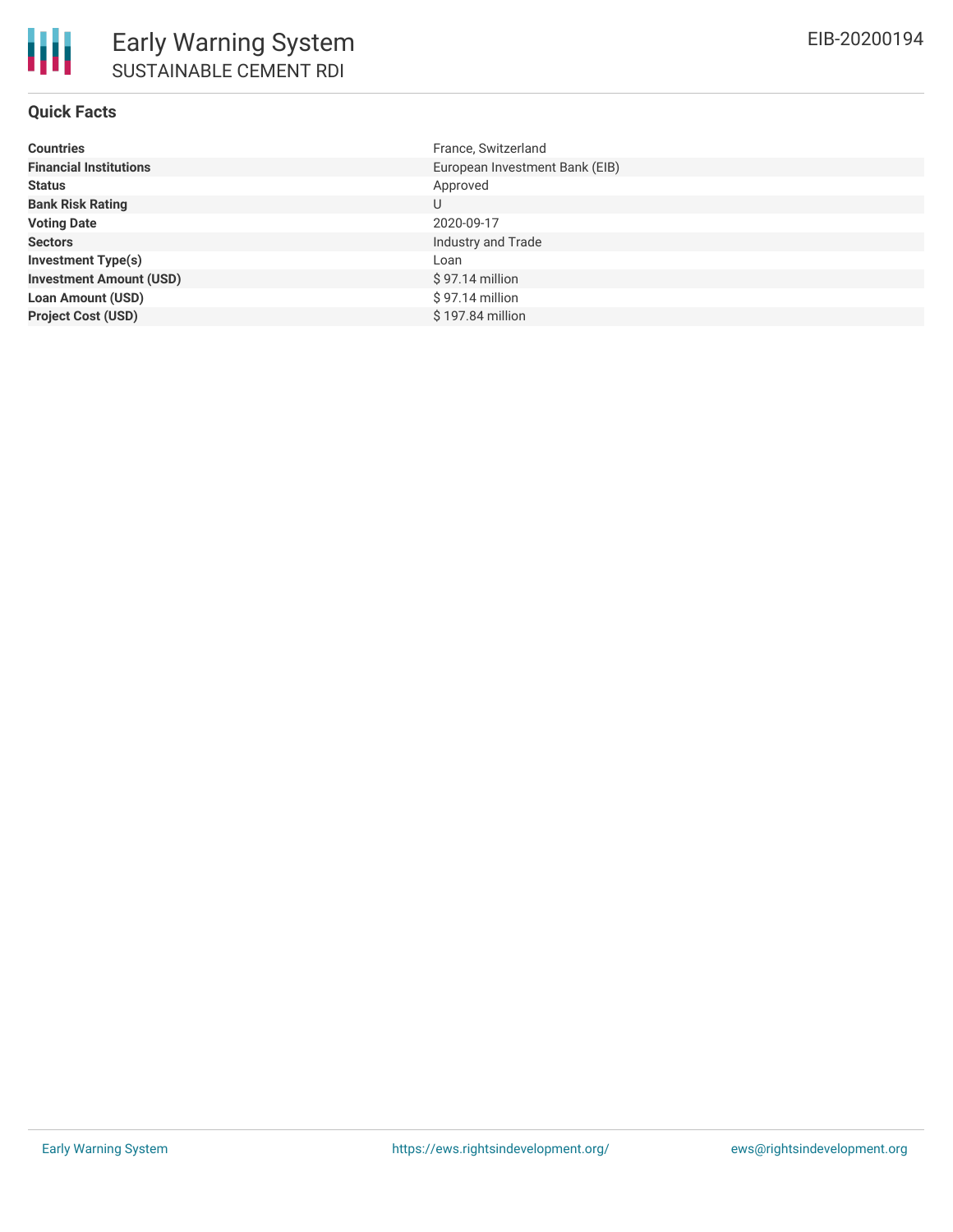

## **Project Description**

The project concerns investments aiming to reduce the environmental and carbon footprint of the Promoter's cement manufacturing facilities, as well as its research, development and innovation (RDI) activities, for the period 2021-2023.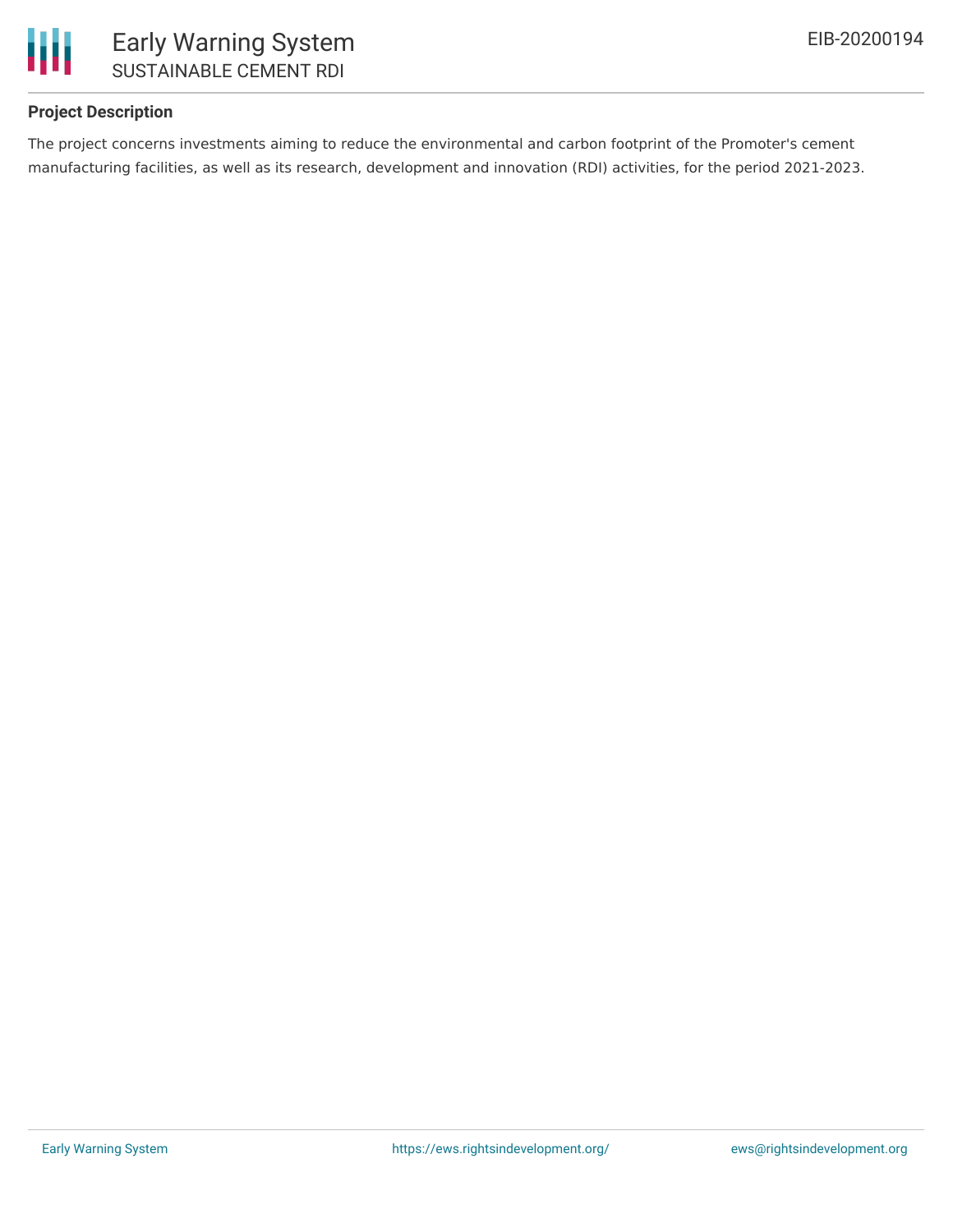

### **Investment Description**

European Investment Bank (EIB)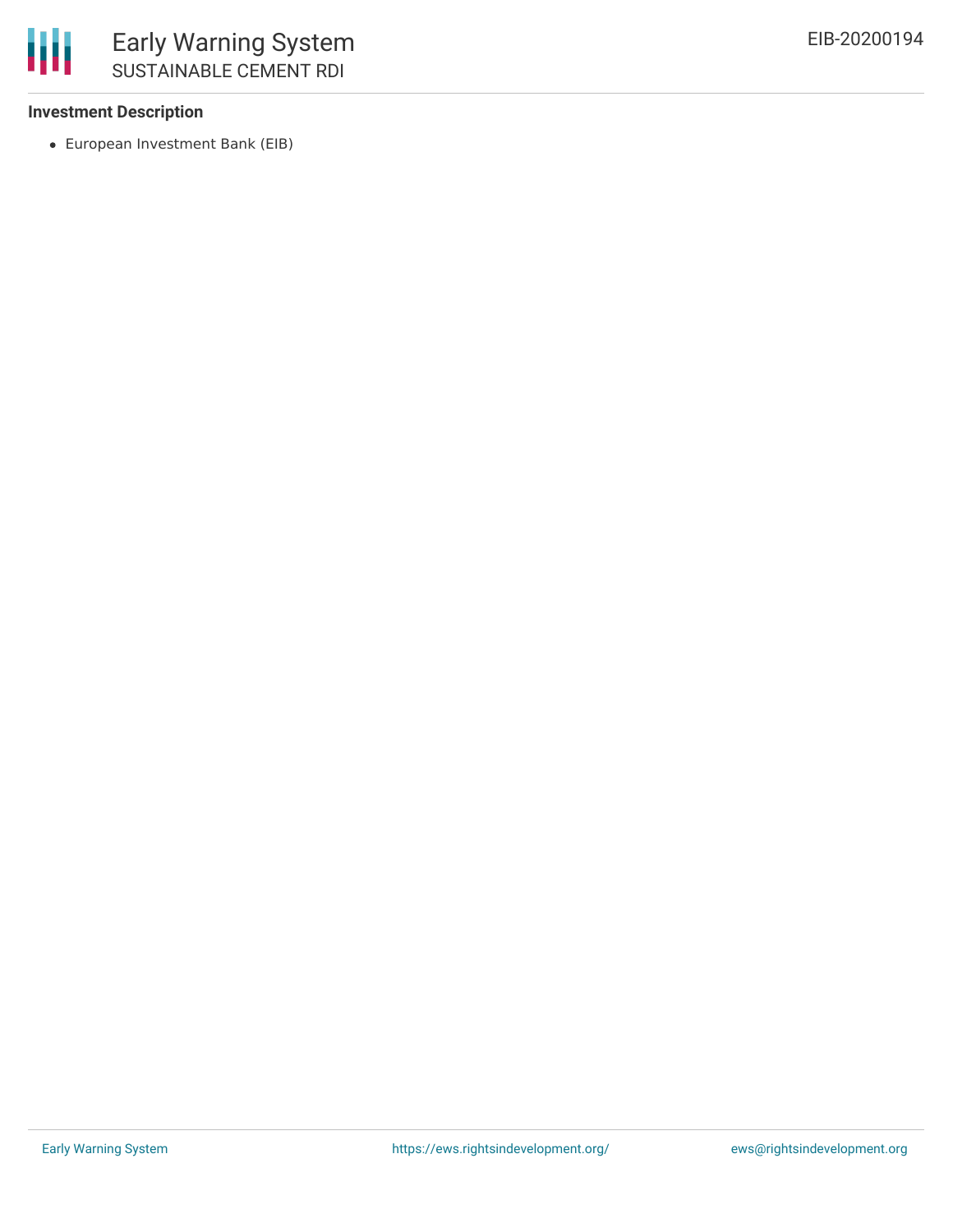## **Contact Information**

No contact information provided at the time of disclosure.

#### **ACCESS TO INFORMATION**

You can submit an information request for project information at: https://www.eib.org/en/infocentre/registers/requestform/request-form-default.htm

#### **ACCOUNTABILITY MECHANISM OF EIB**

The EIB Complaints Mechanism is designed to facilitate and handle complaints against the EIB by individuals, organizations or corporations affected by EIB activities. When exercising the right to lodge a complaint against the EIB, any member of the public has access to a two-tier procedure, one internal - the Complaints Mechanism Office - and one external - the European Ombudsman. A complaint can be lodged via a written communication addressed to the Secretary General of the EIB, via email to the dedicated email address: complaints@eib.org, by completing the online complaint form available at the following address: http://www.eib.org/complaints/form via fax or delivered directly to the EIB Complaints Mechanism Division, any EIB local representation office or any EIB staff. For further details, check:

http://www.eib.org/attachments/strategies/complaints\_mechanism\_policy\_en.pdf

When dissatisfied with a complaint to the EIB Complaints Mechanism, citizens can then turn towards the European Ombudsman. A memorandum of Understanding has been signed between the EIB and the European Ombudsman establishes that citizens (even outside of the EU if the Ombudsman finds their complaint justified) can turn towards the Ombudsman on issues related to 'maladministration' by the EIB. Note that before going to the Ombudsman, an attempt must be made to resolve the case by contacting the EIB. In addition, the complaint must be made within two years of the date when the facts on which your complaint is based became known to you. You can write to the Ombudsman in any of the languages of the European Union. Additional details, including filing requirements and complaint forms, are available at: http://www.ombudsman.europa.eu/atyourservice/interactiveguide.faces